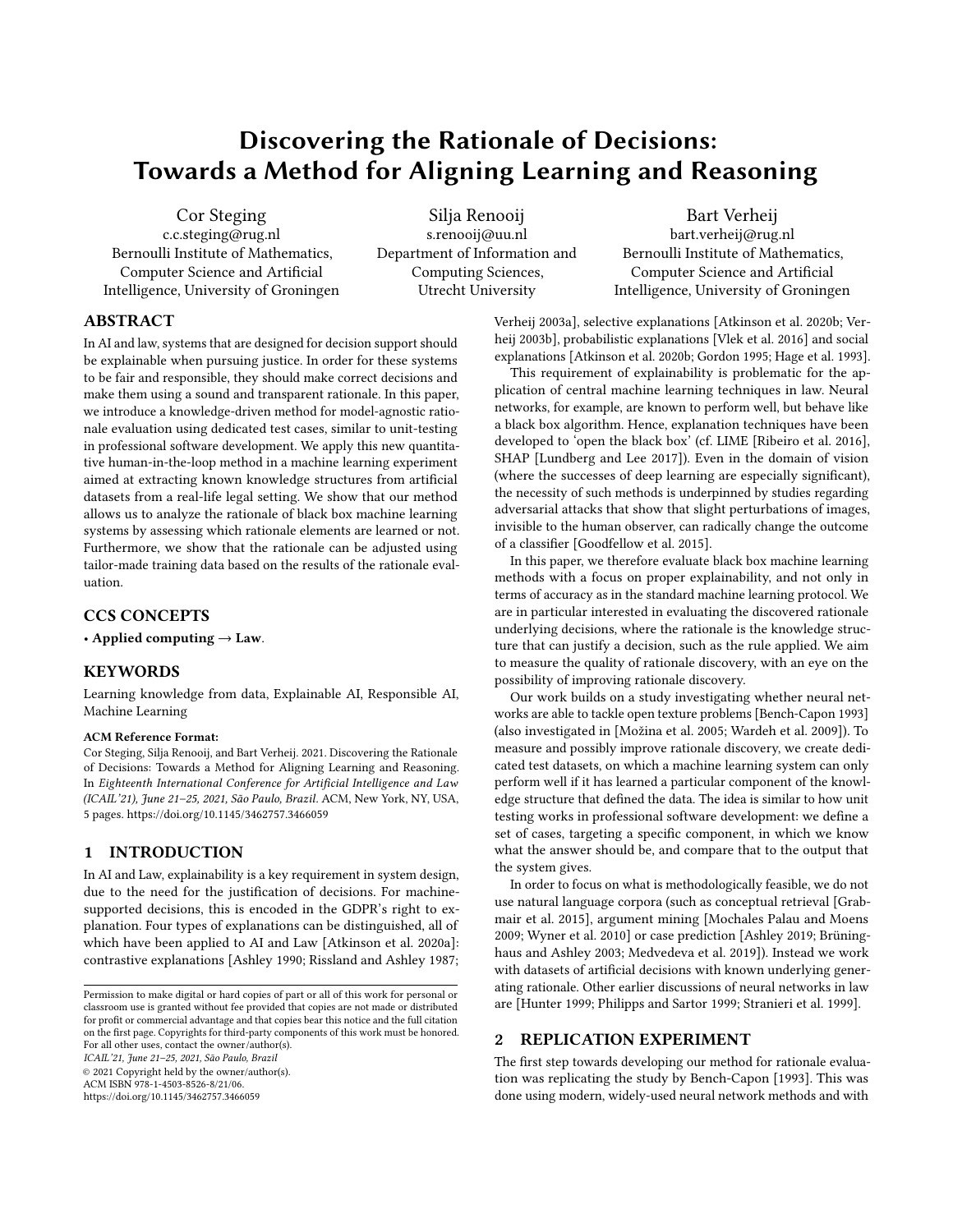significantly larger datasets, in order to reaffirm that the claims made in 1993 still hold today. The study introduces a fictional legal domain, where the eligibility for a welfare benefit for elderly citizens is determined by the conjunction of six independent conditions. Artificial datasets were generated specifying personal information of elderly citizens with their eligibility for the welfare benefit. Multilayer perceptrons were trained and tested on these datasets, and managed to achieve high accuracy scores (above 98%).

Using special test datasets, it was shown that the neural networks were unable to properly learn the first and the last of the six conditions. Furthermore, the networks performed significantly worse when ineligibility was caused by the failure of only a single condition. The training data was therefore altered such that ineligible people only failed on a single condition, rather than on multiple conditions as in the original training dataset. By making these adjustments to the training dataset, the neural networks were able to learn conditions more adequately, while maintaining similar accuracy scores. However, even after adjustment, the conditions that defined the data were not learned perfectly.

In our replication, we discovered that even with more data and modern, commonly used neural networks, the nets are still unable to learn all six conditions that define eligibility, despite high accuracies (99%). Using two dedicated datasets (as also defined in [\[Bench-Capon 1993\]](#page-4-13)), it was shown that the nets still did not learn condition the first and last condition. The rationale of the nets is therefore not sound, despite high accuracies. Just as in the original study, adjusting the training data based on expert knowledge of the domain significantly improves the rationale of the net without seriously impacting the accuracy.

Additionally, we created a simplified version of the domain, containing only the first and last condition, to see how well the networks are able to extract a simplified rationale. In this domain, the networks were able to learn both conditions.

The methods and results of the replication experiment as well as its variations, can be found in detail in [\[Steging et al. 2021\]](#page-4-25).

### 3 TORT LAW: DOMAIN AND DATASETS

Following up on the fictional welfare benefit domain, we study a non-fictional legal setting, namely Dutch tort law. This domain uses only Boolean variables, but allows for exceptions to underlying rules. This section describes the underlying knowledge structure of the Tort Law domain using logic, from which we will generate datasets to train a series of neural networks. These networks will subsequently be analysed using a method we propose for assessing the quality of their rational discovery. To this end we need two types of datasets for the purpose of testing. The first are standard test sets sampled from the complete domain to evaluate the accuracy of the networks. The second type is a dedicated test set designed to target a specific aspect of the domain knowledge. This section describes all datasets we use.

#### 3.1 Domain

Our domain concerns Dutch tort law: articles 6:162 and 6:163 of the Dutch civil code that describe when a wrongful act is committed and resulting damages must be repaired. This 'duty to repair'  $(dut)$ can be formalised as follows:

<span id="page-1-0"></span>

(A) Arguments and their attacks in the (B) Elementary propositions in the do-domain of Dutch tort law.  $\hfill$   $\hfill$   $\hfill$   $\hfill$   $\hfill$   $\hfill$   $\hfill$   $\hfill$   $\hfill$   $\hfill$   $\hfill$   $\hfill$   $\hfill$   $\hfill$   $\hfill$   $\hfill$   $\hfill$   $\hfill$   $\hfill$   $\hfill$ 

Figure 1: Arguments and attacks (A) and their elementary propositions (B) in Dutch tort law [\[Verheij 2017\]](#page-4-26).

 $dut(x) \Longleftrightarrow c_1(x) \wedge c_2(x) \wedge c_3(x) \wedge c_4(x) \wedge c_5(x)$  $c_1(x) \iff cau(x)$  $c_2(x) \iff ico(x) \lor ila(x) \lor ift(x)$  $c_3(x) \iff \text{vun}(x) \lor (\text{vst}(x) \land \neg \text{jus}(x)) \lor (\text{vrt}(x) \land \neg \text{jus}(x))$  $c_4(x) \iff dmg(x)$  $c_5(x) \iff \neg(vst(x) \land \neg prp(x))$ 

where the elementary propositions are provided alongside an argumentative model of the law in Figure [1](#page-1-0) [\[Verheij 2017\]](#page-4-26), and conditions  $c_2$  and  $c_3$  capture the legal notions of unlawfulness (*unl*) and imputability (imp) respectively.

Compared to the fictional welfare domain in [\[Bench-Capon 1993\]](#page-4-13) and our replication variations [\[Steging et al.](#page-4-25) [2021\]](#page-4-25), the Dutch tort law domain is captured in 5 conditions for duty to repair (dut), based upon 10 Boolean features. Each condition is a disjunction of one or more features, possibly with exceptions. The feature capturing a violation of a statutory duty (vst) is present in both condition  $c_3$ and  $c_5$ , rendering these dependent.

## 3.2 Datasets

We generate four different types of datasets, each for different purposes.<sup>[1](#page-1-1)</sup> For most types of datasets, the generating process is at least partly stochastic and repeated for every repetition of an experiment. Using the same type of dataset, for example in training and testing a neural network, does therefore not mean that the exact same dataset was used in both training and testing. Table [1](#page-2-0) shows an overview of the datasets of the tort law domain.

With 10 Boolean features there are  $2^{10} = 1024$  possible unique cases that can be generated from the argumentation structure of the tort law domain in Figure [1.](#page-1-0) Each case has a corresponding outcome for dut, indicating whether or not there is a duty to repair someone's damages.

<span id="page-1-1"></span> $^{\rm 1}{\rm The}$  Jupyter notebooks used for generating the data can be found in the following Github repository: https://github.com/CorSteging/DiscoveringTheRationaleOfDecisions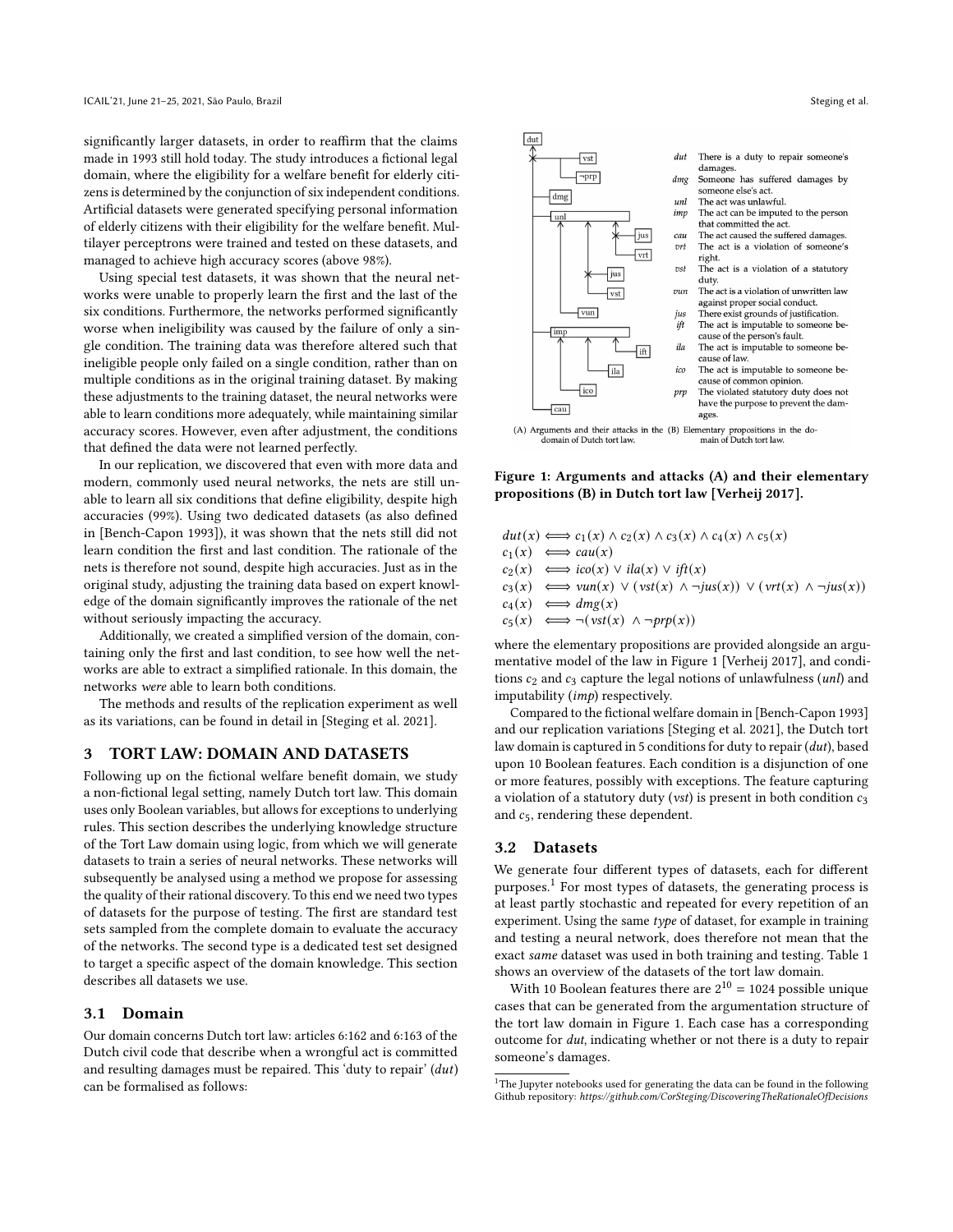<span id="page-2-0"></span>Table 1: An overview of the tort law datasets. Datasets marked with an asterisk are used for testing purposes only. For each type of dataset, the size and label distribution is given.

|                |             | T/F label     |
|----------------|-------------|---------------|
| <b>Dataset</b> | <b>Size</b> | distribution  |
| Regular        | 5,000/500   | 50%/50%       |
| Unique*        | 1024        | 10.94%/89.06% |
| Unlawfulness*  | 168         | 66.67%/33.33% |
| Imputability*  | 128         | 87.5%/12.5%   |

The unique dataset contains these 1024 unique instances for the 10 features plus the label. In this dataset, there are 912 instances where *dut* is false and 112 instances where *dut* is true (10.94%).

The regular type datasets are generated such that dut is true in exactly half of the instances. The sets are regular in the sense that balanced label distributions are common in machine learning problems. These regular datasets are generated by sampling uniformly from the subset of cases from the unique dataset, such that each possible case is represented equally within the 50/50 label distribution. In a typical machine learning experiment, only a subset of the possible cases is typically available and presented to a network, upon which the network will have to learn to generalize to all possible cases. In addition to generating regular type datasets with 5,000 cases, we therefore also generate smaller regular type datasets with only 500 instances; the latter contains 35.35% of the unique instances.

In the tort law domain we focus on the notions of unlawfulness  $(c_2)$  and imputability  $(c_3)$  to assess whether the networks are able to discover conditions in the data. For each of the two conditions, we create a dedicated dataset.

The Unlawfulness dataset is the subset of the unique dataset in which the features for the unlawfulness condition  $c_2$  can take on any of their values, while the other features have values that are guaranteed to satisfy the remaining conditions. Whether or not there is a duty to repair is therefore solely determined by whether or not condition  $c_2$  is satisfied. All combinations of values of the other features are considered. The Unlawfulness dataset therefore consists of 168 unique instances, of which 66.66% have a positive  $dut$  value.

The Imputability dataset is a similar subset of the unique dataset, but now the features for the imputability condition  $(c_3)$  can take on any value, except that the value of vst must be such that condition  $c_5$  is satisfied. The value of  $du(t(x))$  is now completely dependent on whether or not condition  $c_3$  evaluates to true. Due to the interdependency of conditions  $c_3$  and  $c_5$ , the Imputability dataset only has 128 unique instances,  $87.5\%$  of which have a positive  $dut$  value.

## **EXPERIMENTAL SETUP AND RESULTS**

In this section we describe and motivate the experiments we performed for the tort law domain and report on their results.

# 4.1 Experiments

We decide to use neural networks like in [\[Bench-Capon 1993\]](#page-4-13). The method is model-agnostic, however, meaning that it can be applied to any other machine learning model as well. We assume that assessing and improving rationale discovery is relevant only for models that perform well on their respective task. Our first step, after training the above mentioned neural networks, is therefore to evaluate their performance on typical test sets in terms of the standard accuracy measure. Subsequently we will evaluate the performance of the networks on the dedicated, knowledge-driven test sets that were specifically designed for assessing the networks' quality of rationale discovery.

4.1.1 Neural network architectures. Similar to the original experiments, three multilayer perceptrons were used with one, two and three hidden layers, respectively [\[Bench-Capon 1993\]](#page-4-13). The nets all have 10 input nodes, corresponding to the number of features and a single output node, representing duty to repair. The node configuration (i.e. number of nodes per layer) of each network is as follows:

- One hidden layer network: 10-12-1
- Two hidden layer network: 10-24-6-1
- Three hidden layer network: 10-24-10-3-1

We use the MLPClassifier of the scikit-learn package [\[Pedregosa](#page-4-27) [et al.](#page-4-27) [2011\]](#page-4-27), the sigmoid function as the activation function, the Adam stochastic gradient-based optimizer [\[Kingma and Ba 2015\]](#page-4-28), with a constant learning rate of 0.001. A total of 50,000 training iterations are used with a batch size of 50. Recall that the focus of this study is not on creating the best possible classifier, but to assess rationale discovery.

4.1.2 Training and performance testing. The three types of neural networks are trained and tested on all combinations of different datasets from Table [1.](#page-2-0) Every combination of training dataset and testing dataset is evaluated in terms of the accuracy of the resulting network on the test data. Because some of the datasets are stochastic (each generated dataset is slightly different), the whole process of data generation, training and testing is repeated 50 times. The mean classification accuracies along with their standard deviations are reported. To assess the rationale discovery capabilities of all the trained networks, we study their performance on the dedicated test sets for unlawfulness and imputability conditions. Performance is measured both quantitatively, using standard accuracy, and qualitatively by a more detailed comparison of actual and expected outcomes.

# 4.2 Results

Table [2](#page-3-0) shows the mean classification accuracies over 50 runs, together with their standard deviations, for the different combinations of training and testing sets in the tort law domain. The table includes the quantitatively measured performance on the two dedicated test sets.

We can evaluate how well conditions  $c_2$  (unlawfullness) and  $c_3$ (imputability) are learned. For these conditions, the network should output 1 in cases from the Unlawfulness dataset where the case is unlawful  $(c_2)$ , or in the Imputability dataset where the case can be imputated to a person  $(c_3)$ ; otherwise the output should be 0. The mean output of the 3 layer network over 50 runs for the two training sets on the Unlawfulness and Imputability datasets is presented in Table [3.](#page-3-1)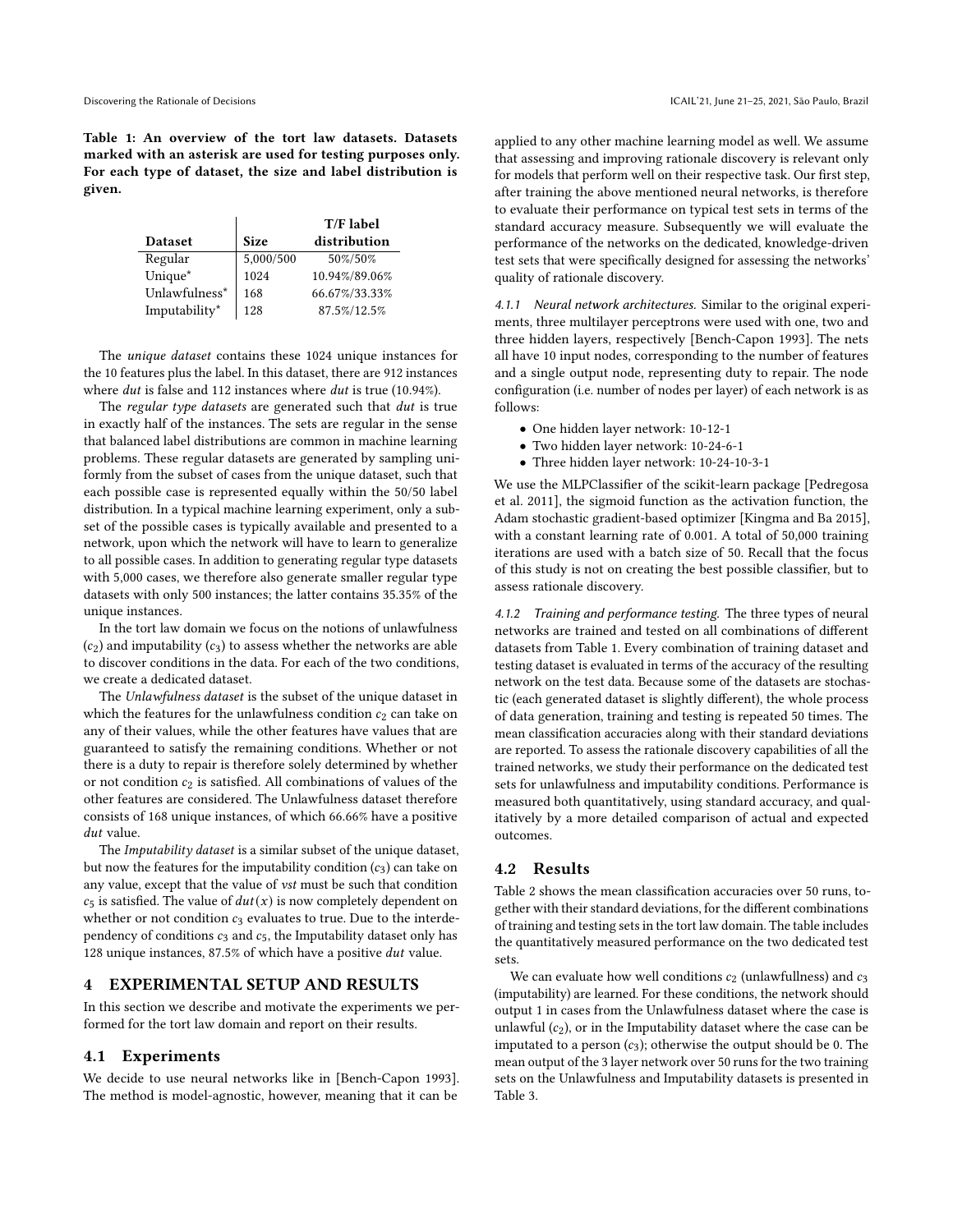<span id="page-3-0"></span>

|                 | <b>Trained on all instances</b> |                  |                  | <b>Trained on smaller dataset</b> |                  |                  |                 |                  |
|-----------------|---------------------------------|------------------|------------------|-----------------------------------|------------------|------------------|-----------------|------------------|
|                 | General                         | Unique           | Unlawfulness     | Imputability                      | General          | Unique           | Unlawfulness    | Imputability     |
| 1 hidden layer  | $100\pm0$                       | $100\pm0$        | $100\pm0$        | $100\pm0$                         | $98.45 \pm 0.5$  | $97.24 \pm 0.89$ | $92.8 \pm 3.47$ | $91.22 \pm 4.04$ |
| 2 hidden layers | $100\pm0$                       | $100 \pm 0$      | $100 \pm 0$      | $100\pm0$                         | $99.03 \pm 0.44$ | $98.27 \pm 0.78$ | $95.71 \pm 3.1$ | 94.38±3.84       |
| 3 hidden layers | 99.86±0.37                      | $99.76 \pm 0.66$ | $99.67 \pm 1.83$ | $99.5 \pm 1.56$                   | 98.23±0.72       | $96.83 \pm 1.28$ | $92.96 + 5.33$  | $91.45 \pm 3.51$ |

Table 2: The accuracies obtained by the neural networks in the tort law domain.

<span id="page-3-1"></span>Table 3: Mean network output on the Unlawfulness and Imputability datasets versus the logical evaluation of the unlawfulness resp. imputability conditions.

| <b>Trained on all instances</b> |        | Trained on smaller dataset |        |  |  |
|---------------------------------|--------|----------------------------|--------|--|--|
| Unlawfulness Output             |        | Unlawfulness               | Output |  |  |
| False                           | 0      | False<br>True              | 0.018  |  |  |
| True                            |        |                            |        |  |  |
| Imputability                    | Output | Imputability               | Output |  |  |
| False                           | 0      | False                      | 0.875  |  |  |
| True                            |        | True                       |        |  |  |

# 5 DISCUSSION

#### 5.1 Standard Accuracy

Standard accuracy is measured to see whether the learned models are able to solve the classification problem, regardless of whether or not they discovered the rationale underlying the data. We find accuracies of 100% or near 100% for networks trained on all instances (see Table [2\)](#page-3-0). When presented with all unique instances, the networks with one and two hidden layers are able to perfectly predict the outcome from Dutch tort law, and the network with three hidden layers can create a very close approximation.

Presenting a neural network with all available cases is in practice often infeasible. If it is possible, then a simple lookup table rather than a neural network would most likely suffice. For this reason, we also trained the networks on a subset of only around 35% of the unique instances (see Table [2\)](#page-3-0). As expected, the accuracies of the networks on the general test sets drop, but only slightly (to 98-99%). Even on the unique test set, accuracies remain around 96%. This suggests that it is possible for the models to approximate tort law with a small subset of the unique cases.

#### 5.2 Rationale Discovery

Looking at the performance of the networks on the dedicated test sets partially exposes how well the rationale is captured by the network. We designed these test sets such that each one targets a single condition from the domain. In addition to considering the accuracy on these dedicated test sets, we qualitatively evaluate the rational discovery capabilities of the networks by comparing their outputs with the actual outputs we would ideally expect for the different domains.

Recall that on the Imputability dataset, networks should output 1 if the act is imputable to the person, and 0 otherwise; on the Unlawfulness dataset, the networks should output 1 if the case is unlawful, and 0 otherwise. Table [3](#page-3-1) shows how well the networks were able to internalize the notions of unlawfulness and imputability. When trained on all instances, the mean output of the networks is 0 if the

logical evaluation of unlawfulness is false, and 1 if it is true, which is exactly what it should do. Networks trained on all instances attain a perfect score on the Imputability dataset as well. This can also be seen in Table [2,](#page-3-0) where the networks score 100% accuracy on the Unlawfulness and Imputability datasets after training on all instances.

With less data, however, accuracies drop to around 92-95% for the Unlawfulness dataset and 91-94% for the Imputability dataset. This accuracy may still seem high, but we should take into account the label distributions (66.67-33.33% and 87.5-12.5%, respectively). Table [3](#page-3-1) shows that networks still perform perfectly on cases in which the unlawfulness and imputability conditions evaluate to true. When the conditions are false, however, mistakes are made. The average output of networks on the Unlawfulness dataset increases to 0.018, which should be 0, meaning that networks classify some lawful cases as unlawful. In the Imputability dataset, the mean output increased more drastically to 0.875 when imputability is false, meaning that in 87.5% of the instances in which the act is not imputable to a person, the network incorrectly decided that it should be. This means that despite high accuracy on the general test set, the networks largely ignored the concept of imputability.

## 5.3 A Method for Rationale Evaluation

Although our experiments and discussion focused on specific example domains and neural networks, our approach for rationale evaluation can be interpreted as a general method independent of the machine learning algorithm applied. Building on the results of this paper, we therefore proposes a knowledge-driven method for model-agnostic rationale evaluation, consisting of three distinct steps:

- (1) Measure the accuracy of a trained system, and proceed if the accuracy is sufficiently high;
- (2) Design dedicated test sets for rationale evaluation targeting selected rationale elements based on expert knowledge of the domain;
- (3) Evaluate the rationale through the performance of the trained system on these dedicated test sets.

The first step is based on the assumption that efforts for assessing and possibly improving the rationale discovery capabilities of a learned model are only taken if the general performance of the model is already considered good enough. Here we assume performance is measured using accuracy, but other measures can be employed as well and the threshold of what is considered good enough may vary per domain and application.

The second step in our method depends on domain knowledge. Hence the method effectively is a quantitative human-in-the-loop solution for rationale evaluation.